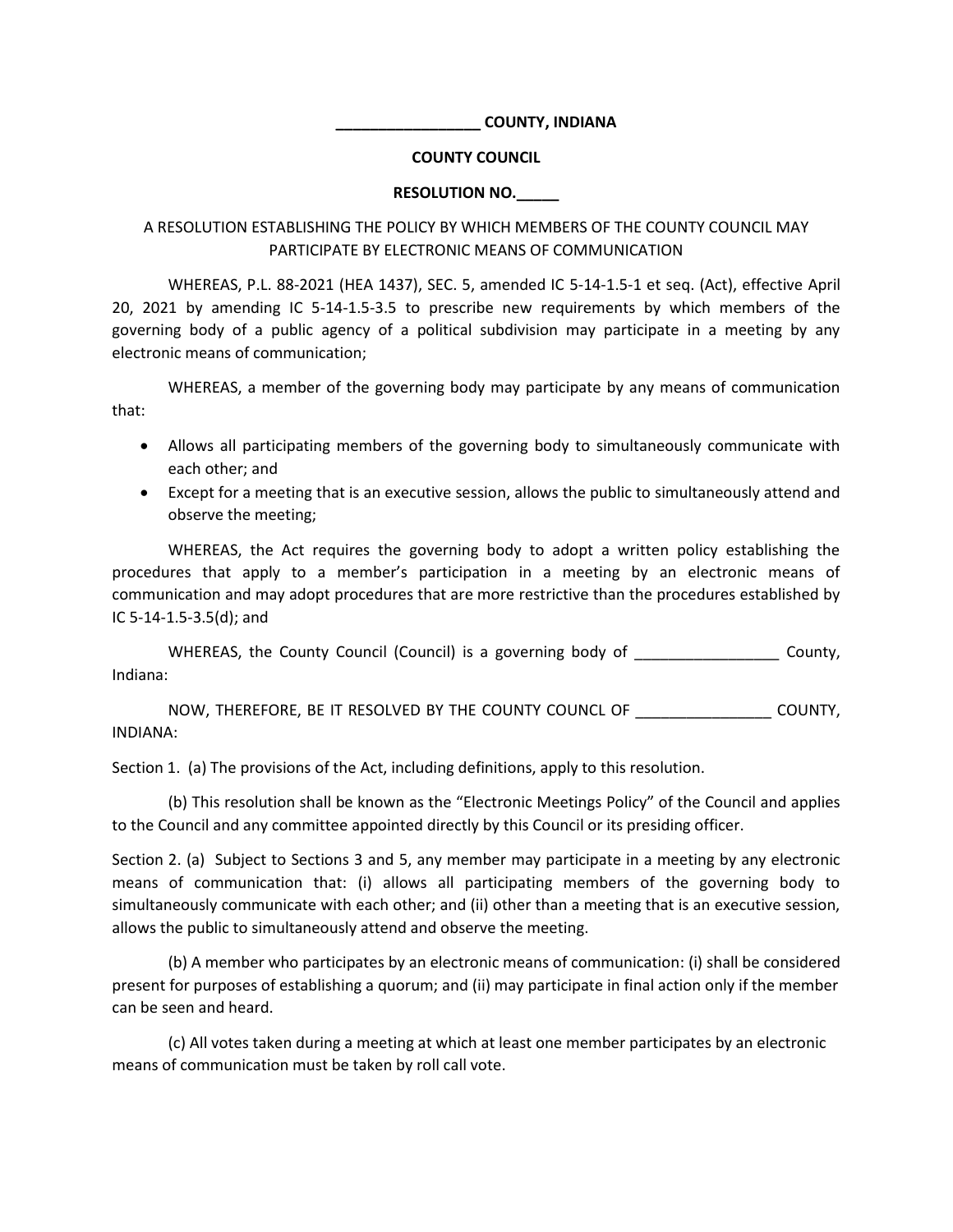Section 3. (a) At least fifty percent (50%) of the members must be physically present at a meeting at which a member will participate by means of electronic communication. Not more than fifty percent (50%) of the members may participate by an electronic means of communication at that same meeting.

(b) A member may not attend more than a fifty percent (50%) of the meetings in a calendar year by an electronic means of communication, unless the member's electronic participation is due to:

(1) military service;

(2) illness or other medical condition;

(3) death of a relative; or

(4) an emergency involving actual or threatened injury to persons or property.

(c) A member may attend two (2) consecutive meetings (a set of meetings) by electronic communication. A member must attend in person at least one (1) meeting between sets of meetings that the member attends by electronic communication, unless the member's absence is due to:

(1) military service;

(2) illness or other medical condition;

(3) death of a relative; or

(4) an emergency involving actual or threatened injury to persons or property.

Section 4. The minutes of a meeting at which any member participates by electronic means of communication must:

(1) identify each member who:

(A) was physically present at the meeting;

- (B) participated in the meeting by electronic means of communication; and
- (C) was absent; and

(2) identify the electronic means of communication by which:

(A) members participated in the meeting; and

(B) members of the public attended and observed the meeting if the meeting was not an executive session.

Section 5. No member of the Council may participate by means of electronic communication in a meeting at which the Council may take final action to:

(1) adopt a budget;

(2) make a reduction in personnel;

(3) initiate a referendum;

(4) impose or increase a fee;

(5) impose or increase a penalty;

(6) exercise the Council's power of eminent domain; or

(7) establish, impose, raise or renew a tax.

Section 6. This resolution shall be effective from and after adoption by this Council and compliance with IC 36-2-4-8.